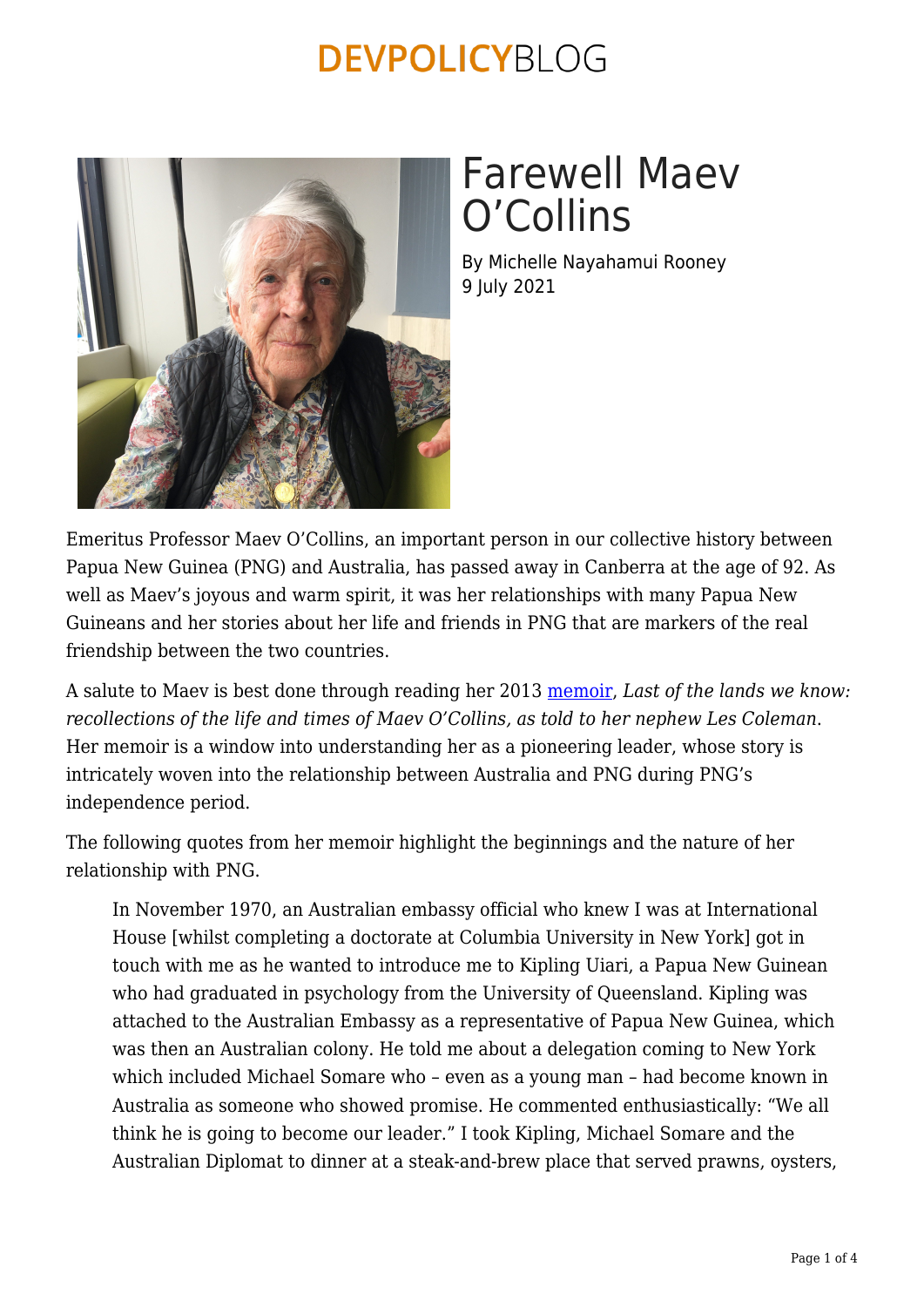and lobsters. At the time, apartheid in South Africa was an issue and everyone was helping to enforce trade bans. So I queried the staff about the seafood's origins, and they assured us that the food was from Australia and not South Africa. But I always wondered whether this was really true. After we chatted over dinner, Somare said to me: "You are a long way from home. When you finish your studies, come and work for us at the new University in Port Moresby. Then if you get sick of us or we get sick of you, it's not far to go home." (p. 48)

Maev soon took the opportunity to apply for a job at the University of PNG (UPNG), and took up a lecturer position in the Department of Anthropology and Sociology in 1972.

My explicit role at UPNG was to immediately establish a social work programme that would reflect the needs of local people. Most personnel in the social welfare sector were expatriates, usually with generalist training and little relevant experience. (p. 64).

Reflecting her commitment to her work in PNG,

After a year or so at UPNG, I decided to go onto a local salary and not be paid the 'overseas allowance', which was equal to roughly twice the salary component. I could afford to do this because I was by myself with no dependents, and it proved I was there for sincere reasons. Another reason for my decision was that I was teaching subjects like community development and if I was paid as an expatriate I remained a distant foreigner who could never share the experience of being part of the local community. I thought I would feel more comfortable on a local salary. (p. 83)

In 1989 Maev was appointed Emeritus Professor of UPNG. In the same year, she left PNG and returned home to Australia and to Canberra. From 1990 she held an Honorary Visiting Fellow position with the Australian National University (ANU), and from 2000 she was an Adjunct Professor at the Australian Catholic University (ACU). In 2019, ACU awarded her an honorary doctorate for her extensive services to social work throughout her career.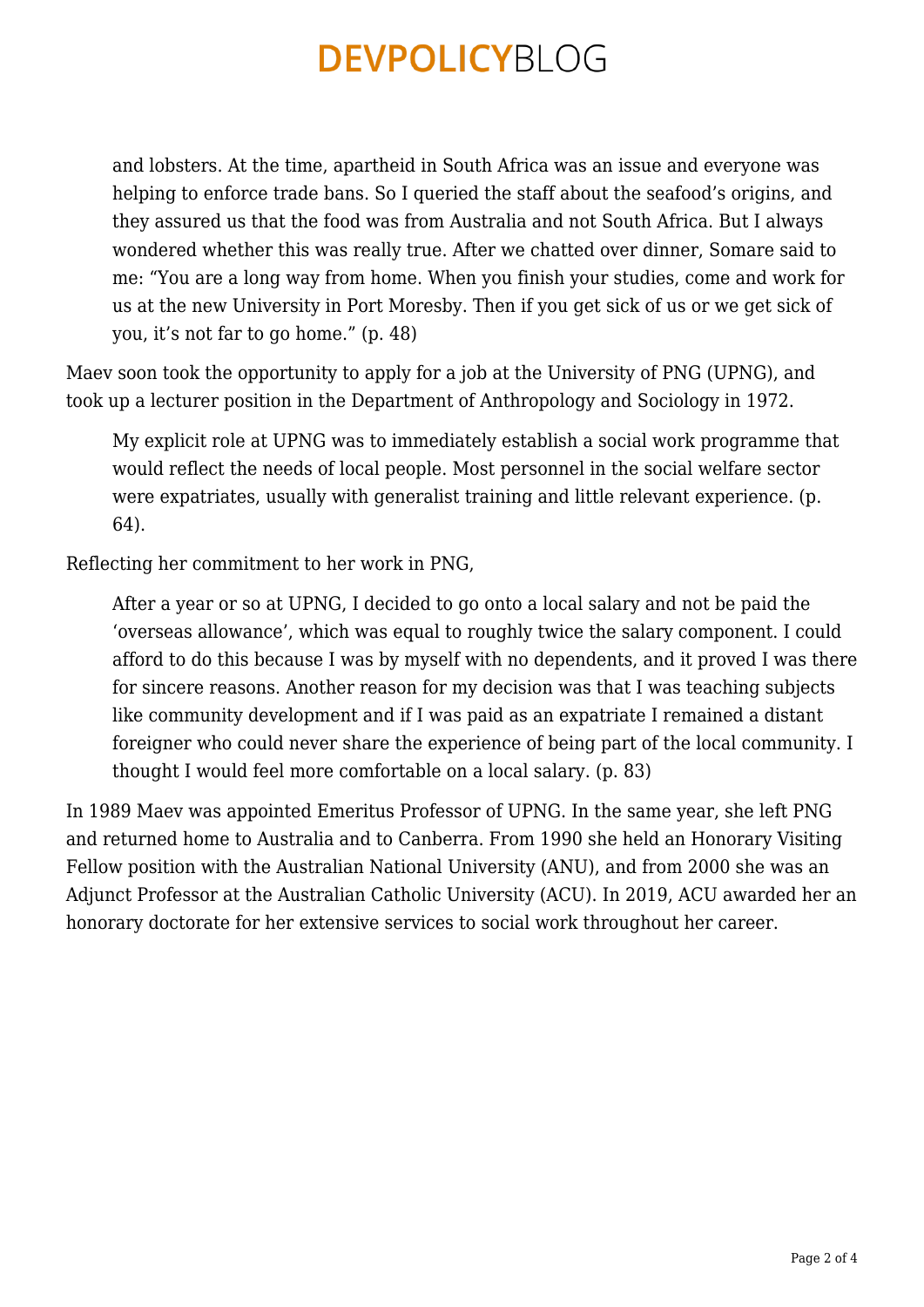

In Canberra, Maev continued her work with PNG and the Pacific more broadly. She provided important advice to or hosted many of us students who passed through Canberra. She was always ready to lend an ear, while steadily guiding one to a positive outlook.

Maev loved PNG, and this is seen in the many close friendships she developed over her years there. Many of her students, among them my late mother, went on to hold leading positions in the PNG government. Though Maev helped many people, she always took care to acknowledge the mutual love and respect in her relationships:

I have always had the feeling that Papua New Guinea was my second home and that I have benefited so much from the experience of living there and making so many wonderful friends. (p. 222)

Many older Papua New Guineans and Australians who were involved in PNG's independence period, especially those who passed through UPNG, will remember Maev. Some of my generation will know Maev personally through her close relationships with our parents and the support she provided us.

All Papua New Guineans and Australians should know more about Maev. Her approach to life and her character reflect a philosophy that has many lessons for all of us who love and live in the space that involves the relationship between Australia and PNG.

*For those in Canberra, enquiries about Maev's funeral arrangements can be directed to the Australian Catholic University by email: [ocd.canberra@acu.edu.au](mailto:ocd.canberra@acu.edu.au)*

#### **Disclosure**

*Michelle Nayahamui Rooney's research is funded with the support of the ANU-UPNG Partnership, an initiative of the PNG-Australia Partnership. The views represent those of the author only.*